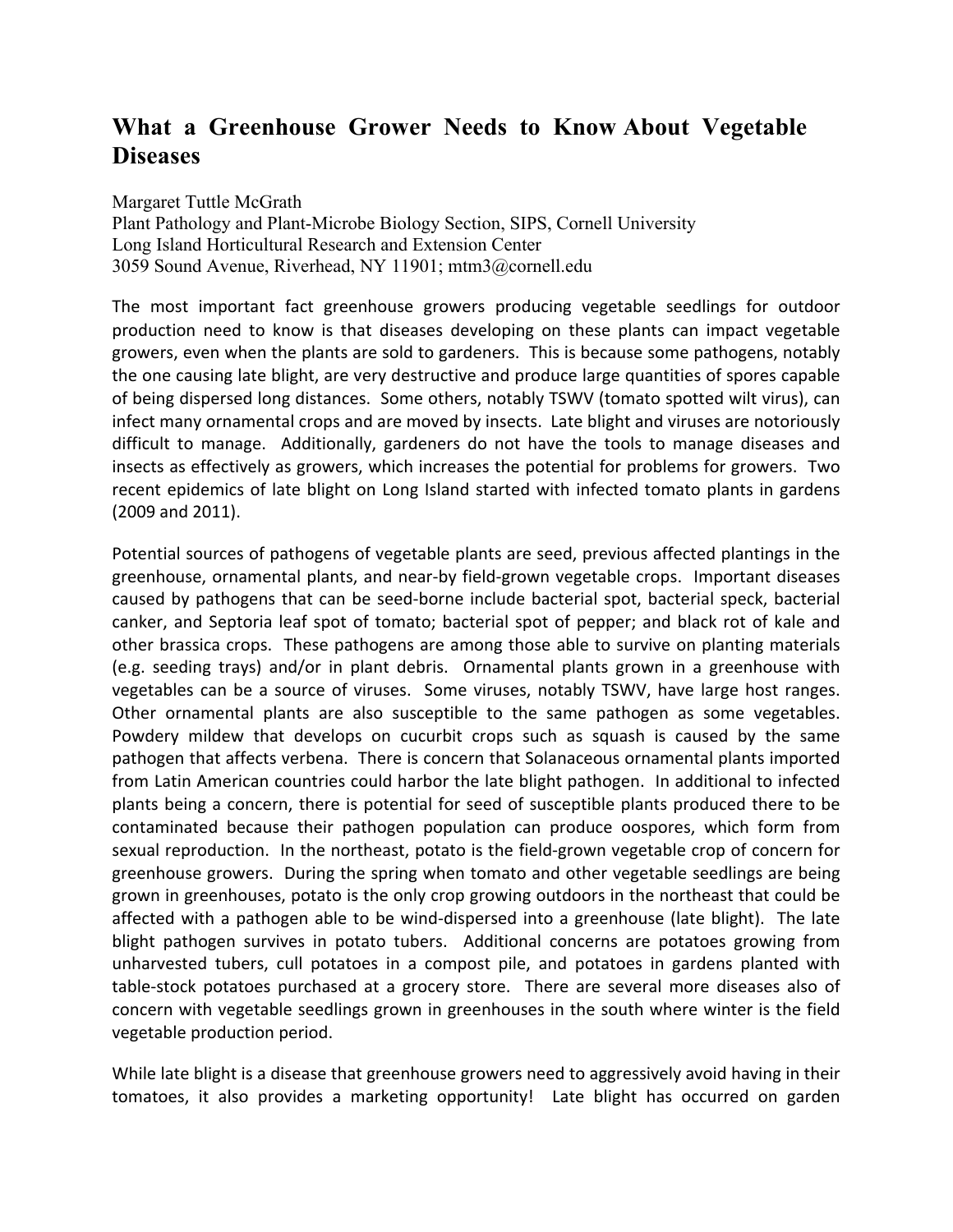tomatoes in the northeast every summer since 2009. Where it will occur is difficult to predict. Gardeners who know about the destructive potential of this disease, especially if they witnessed their tomato plants die in a few days, are looking for resistant varieties. Based on evaluations conducted at LIHREC since 2012, there are several good tomato varieties available that produce quality fruit and exhibit a high level of resistance. While seed of these is being marketed by seed companies, gardeners want to buy plants. I have seen one variety for sale at a farm stand; none to be found at chain garden centers. Jasper produces cherry-type fruit that resist cracking better than others and thus can be left on the vine longer after they ripen, plus the fruit have exceptional flavor. Mountain Magic is a campari type that also has been rated highly in fruit evaluations. Mountain Merit is the best choice among red slicing types. Defiant PhR is a more compact plant. These varieties produce fruit with better taste than Iron Lady. Plum Regal is a Roma-type tomato with resistance. Other varieties worth considering that produce quality fruit are Lemon Drop (large yellow cherry), Pruden's Purple, and Wapsipinicon Peach (novelty type producing small, sweet, yellow-orange, fuzzy fruit). There are 'resistant' varieties that provide limited (Legend) or no (New Yorker and Juliet) suppression of the late blight pathogen genotype (strain) now dominant in the USA. More information is at: http://www.extension.org/pages/72678/late-blight-management-in-tomato-with-resistantvarieties#.VRNfGkZwfsM .

Black rot and TSWV are two diseases that have occurred on vegetable plants in greenhouses on Long Island. Black rot was observed in ornamental kale. It is caused by bacteria that can be in seed. Using seed that has been tested for the pathogen and/or treated with hot water is an important management practice. Precision equipment for hot water seed treatment is at LIHREC. Bacteria in seed can move through plants systemically. Affected plants should be discarded because they cannot be cured and will continue to develop symptoms and inoculum for healthy plants. Bacteria are moved to healthy plants in splashing water and on workers' hands and tools when plants are wet. Provide water directly to soil to avoid wetting leaves. Copper fungicides provide limited control because bacteria are difficult to control and there are copper-resistant strains. TSWV has been moved from infected ornamental plants via its vector (thrips) to tomato and pepper seedlings growing in the greenhouse. These affected plants cannot be cured. If they survive, the few fruit produced that ripen on the plant (often they drop when green) will be unmarketable due to symptoms. And these plants will be a source of TSWV for healthy plants. The best approach to take in managing TSWV and other viruses is to grow vegetable seedlings in a separate greenhouse from ornamentals, and aggressively manage viruses and insects in the ornamentals. When TSWV occurs on vegetables, discard all plants. Those without symptoms may be infected but asymptomatic and/or they may be harboring thrips with TSWV.

When growing tomato seedlings, it is especially important to be proactive and aggressive about managing late blight. Late blight is the most destructive disease of vegetable crops. This was demonstrated during the Irish Potato Famine. This disease affects tomato and potato, two important crops for conventional and organic vegetable growers, thus an outbreak can have major economic impact. The pathogen produces an abundance of wind-dispersed spores, so only a few infected plants at the start of a season can be the source for a major epidemic, as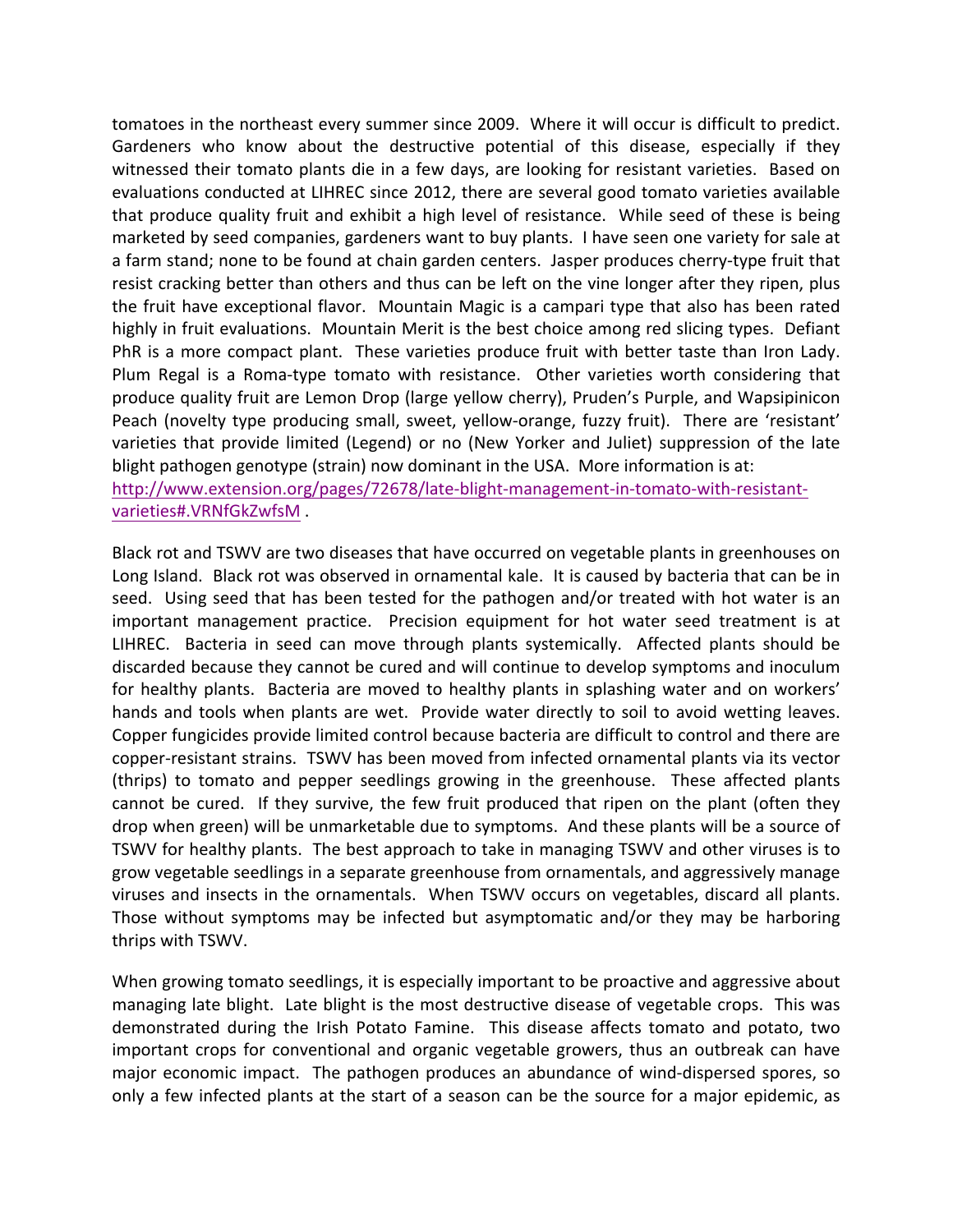occurred on Long Island in 2009 and 2011. Late blight is considered a "community disease" because of its highly contagious, destructive potential; therefore everyone needs to be involved in preventing epidemics. Spores typically move up to 30 miles. It takes as few as four days after infection for a new lesion to appear and spore production to start. Due to the importance of having current information about where late blight is occurring for field-grown crops, there is a monitoring program (usablight.org).

Below are steps that those producing plants for gardeners should take to protect their tomato plants. There is NO tolerance for late blight in plants for gardeners because infected tomato plants in home gardens have been important initial sources of the pathogen, leading to major epidemics for commercial producers nearby. Some gardeners do not know about late blight and many do not use fungicides. They do not have the knowledge, experience, nor tools of commercial vegetable growers.

1. Produce tomato plants where the chance of exposure to the late blight pathogen is essentially non-existent.

In areas where tomato and potato plants are killed by cold temperatures during winter, infested potato tubers continue to be the most important initial source of the pathogen each *season. The pathogen is not yet able to produce a dormant spore (oospore) that can survive in the absence of living plant tissue.*

Do not grow potato plants in a greenhouse complex with tomato plants. Even certified *potato seed could harbor the pathogen.*

Do not grow tomato plants near potatoes. There should be no potato fields or potato cull piles near a greenhouse producing tomato plants. Potato crops are planted very early in the season when tomato plants are being produced in greenhouses. Potato sprouts can become *infected* as they grow from a tuber harboring the pathogen. Spores produced on these *plants could be dispersed by wind to nearby greenhouses.*

2. Examine tomato plants regularly for symptoms.

Large brown area on stem tissue may be the first symptom on tomato plants produced in a *greenhouse. The pathogen also causes leaf spots. Images are available on line at: http://www.hort.cornell.edu/lateblight*

3. Do not grow Solanaceous ornamental plants in the same greenhouse as tomato.

There is concern they could harbor the late blight pathogen if from Latin America. This has *not been documented.*